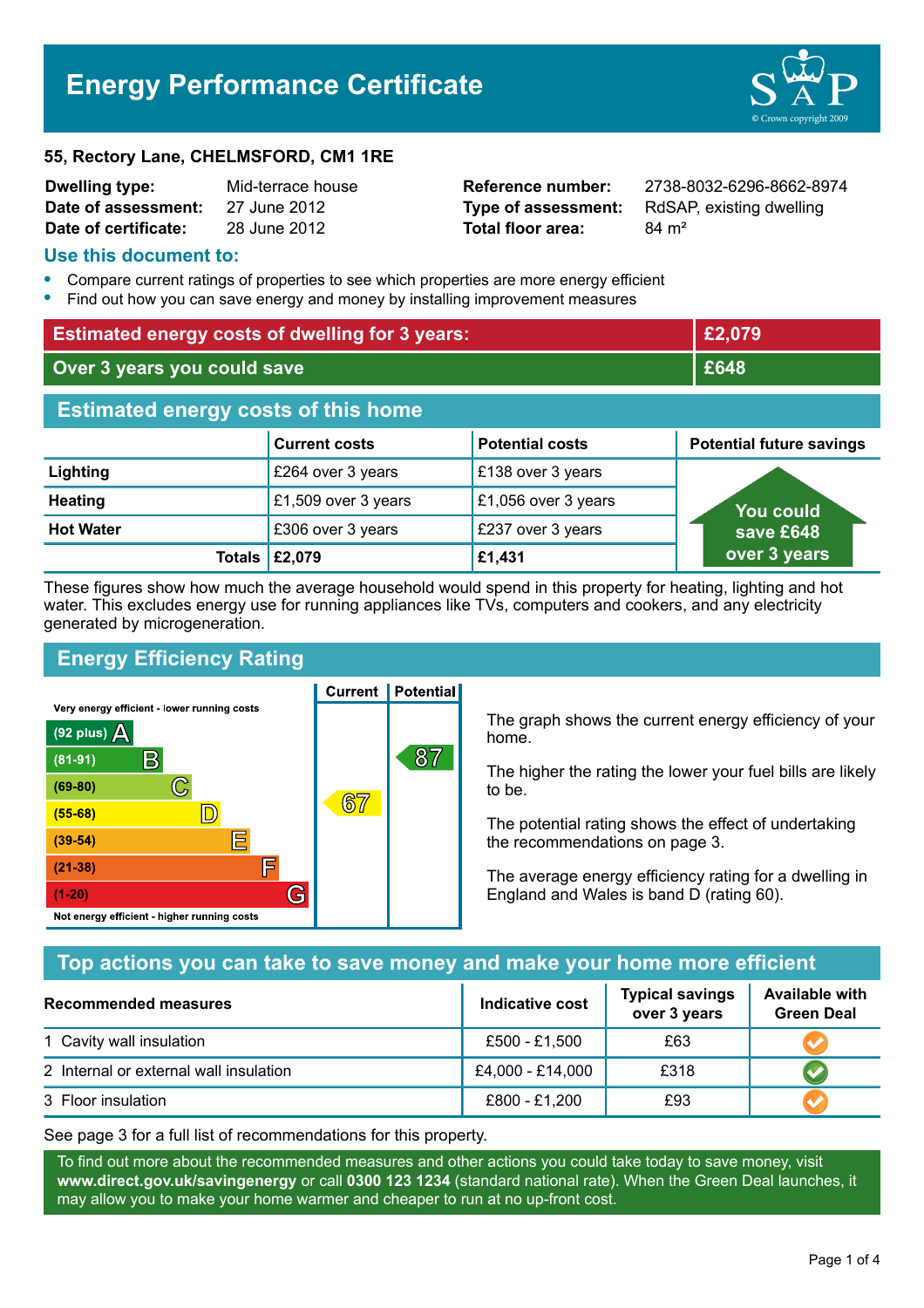| <b>Element</b>        | <b>Description</b>                             | <b>Energy Efficiency</b> |
|-----------------------|------------------------------------------------|--------------------------|
| Walls                 | Solid brick, as built, no insulation (assumed) | $\star$ * * * *          |
|                       | Cavity wall, as built, no insulation (assumed) | ★★☆☆☆                    |
| Roof                  | Pitched, 300+ mm loft insulation               | *****                    |
|                       | Flat, limited insulation (assumed)             | ★☆☆☆☆                    |
| Floor                 | Suspended, no insulation (assumed)             |                          |
|                       | Solid, no insulation (assumed)                 |                          |
| <b>Windows</b>        | Fully double glazed                            | ★★★★☆                    |
| Main heating          | Boiler and radiators, mains gas                | ★★★★☆                    |
| Main heating controls | Programmer, room thermostat and TRVs           | ★★★★☆                    |
| Secondary heating     | None                                           |                          |
| Hot water             | From main system                               | ★★★★☆                    |
| Lighting              | Low energy lighting in 8% of fixed outlets     | ★☆☆☆☆                    |

#### **Summary of this home's energy performance related features**

Current primary energy use per square metre of floor area: 200 kWh/m² per year

The assessment does not take into consideration the physical condition of any element. 'Assumed' means that the insulation could not be inspected and an assumption has been made in the methodology based on age and type of construction.

See addendum on the last page relating to items in the table above.

#### **Low and zero carbon energy sources**

Low and zero carbon energy sources are sources of energy that release either very little or no carbon dioxide into the atmosphere when they are used. Installing these sources may help reduce energy bills as well as cutting carbon. There are none provided for this home.

## **Opportunity to benefit from a Green Deal on this property**

When the Green Deal launches, it may enable tenants or owners to improve the property they live in to make it more energy efficient, more comfortable and cheaper to run, without having to pay for the work upfront. To see which measures are recommended for this property, please turn to page 3. You can choose which measures you want and ask for a quote from an authorised Green Deal provider. They will organise installation by an authorised installer. You pay for the improvements over time through your electricity bill, at a level no greater than the estimated savings to energy bills. If you move home, the Green Deal charge stays with the property and the repayments pass to the new bill payer.

For householders in receipt of income-related benefits, additional help may be available.

To find out more, visit **www.direct.gov.uk/savingenergy** or call **0300 123 1234**.

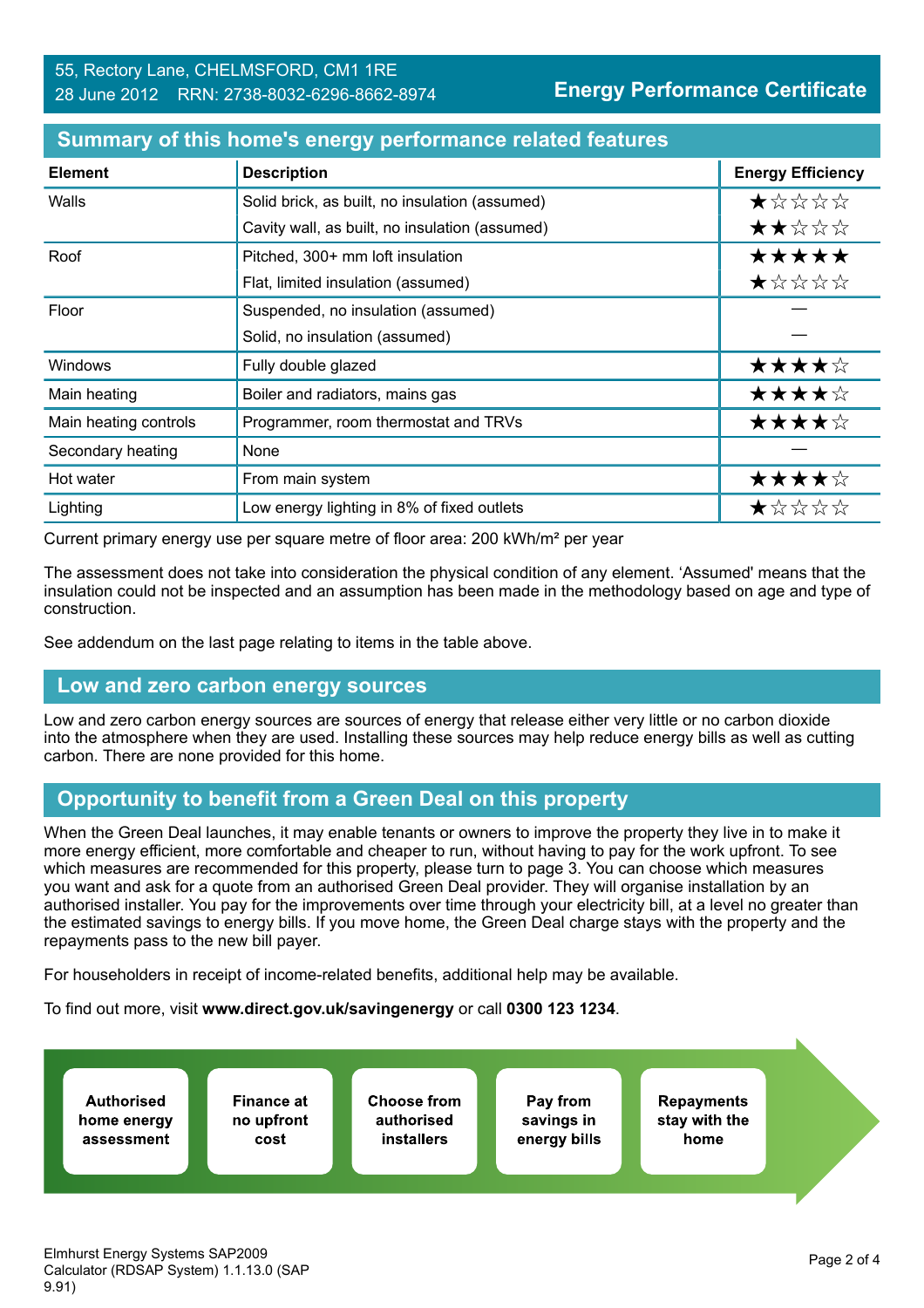#### 55, Rectory Lane, CHELMSFORD, CM1 1RE 28 June 2012 RRN: 2738-8032-6296-8662-8974

### **Recommendations**

The measures below will improve the energy performance of your dwelling. The performance ratings after improvements listed below are cumulative; that is, they assume the improvements have been installed in the order that they appear in the table. Further information about the recommended measures and other simple actions you could take today to save money is available at **www.direct.gov.uk/savingenergy**. Before installing measures, you should make sure you have secured the appropriate permissions, where necessary. Such permissions might include permission from your landlord (if you are a tenant) or approval under Building Regulations for certain types of work.

Measures with a green tick are likely to be fully financed through the Green Deal, when the scheme launches, since the cost of the measures should be covered by the energy they save. Additional support may be available for homes where solid wall insulation is recommended. If you want to take up measures with an orange tick  $\bullet$ , be aware you may need to contribute some payment up-front.

| <b>Recommended measures</b>               | <b>Indicative cost</b> | <b>Typical savings</b><br>per year | <b>Rating after</b><br>improvement | <b>Green Deal</b><br>finance |
|-------------------------------------------|------------------------|------------------------------------|------------------------------------|------------------------------|
| Cavity wall insulation                    | £500 - £1,500          | £21                                | <b>D68</b>                         |                              |
| Internal or external wall insulation      | £4,000 - £14,000       | £106                               | C73                                |                              |
| Floor insulation                          | £800 - £1,200          | £31                                | C74                                |                              |
| Low energy lighting for all fixed outlets | £55                    | £37                                | C76                                |                              |
| Solar water heating                       | £4,000 - £6,000        | £23                                | C77                                |                              |
| Solar photovoltaic panels, 2.5 kWp        | £9,000 - £14,000       | £229                               | <b>B87</b>                         |                              |

## **Choosing the right package**

Visit **www.epcadviser.direct.gov.uk**, our online tool which uses information from this EPC to show you how to save money on your fuel bills. You can use this tool to personalise your Green Deal package. Public services all in one place of the public services all in one place

| <b>Green Deal package</b>            | <b>Typical annual savings</b> |
|--------------------------------------|-------------------------------|
| Internal or external wall insulation | Total savings of £103         |
| Electricity/gas/other fuel savings   | f0/F103/F0                    |

You could finance this package of measures under the Green Deal. It could **save you £103 a year** in energy

costs, based on typical energy use. Some or all of this saving would be recouped through the charge on your bill.